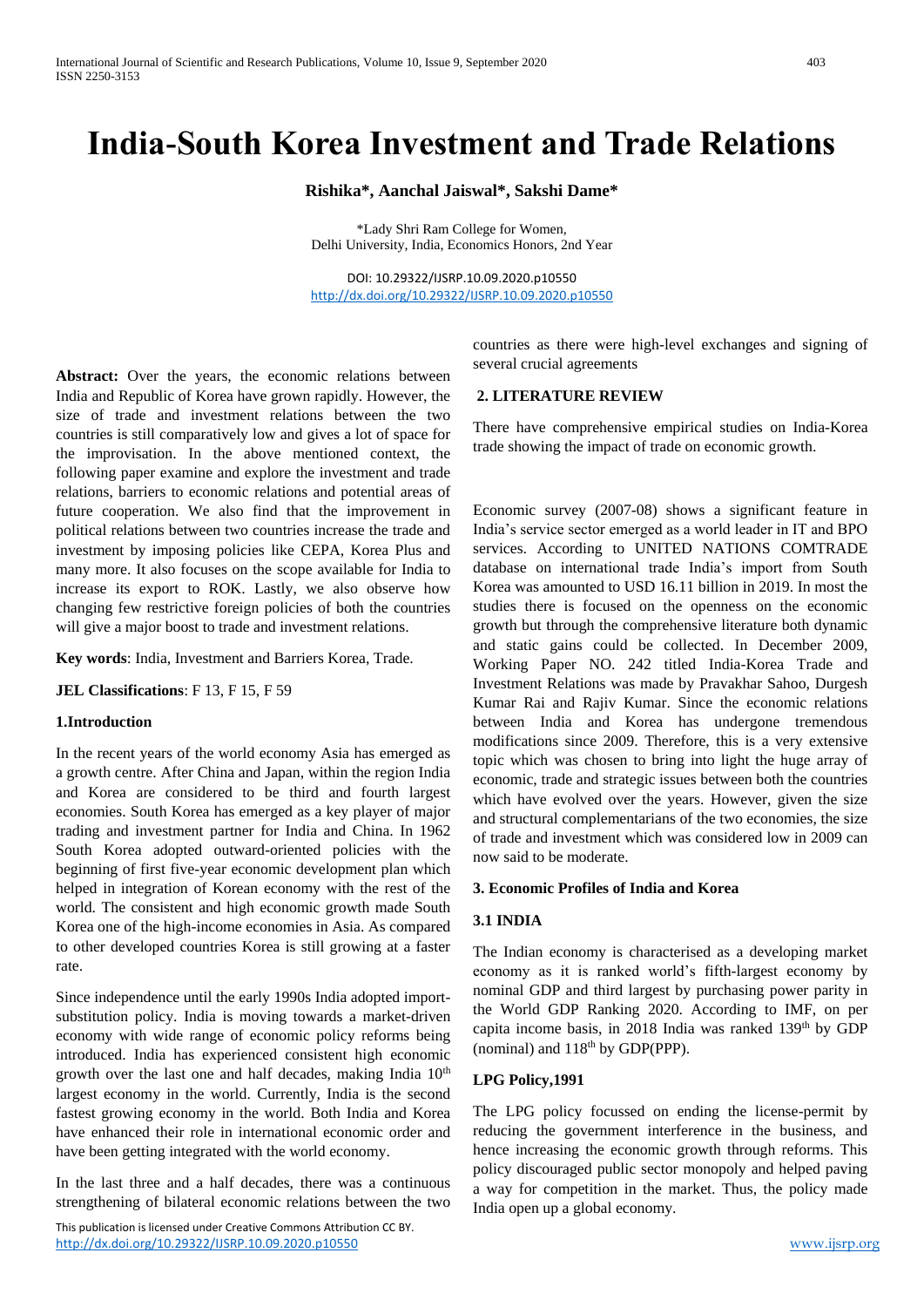The size of the economy can often give the first impression of the might of the country. GDP gives the total worth of goods and services produced within the country in a year. There has been an increase of 2216% of India's GDP as it was Rs.5,86,212 crores in 1991 whereas 25 years later it stands Rs. 1,35,76,088 crores. In dollar terms, India's GDP crossed \$2trillion mark in 2015-16. At present, India is ranked quite high in the world in terms of nominal GDP and is expected to be the second largest economy in the world by 2050. In 2015- 16, India was considered the fastest growing major economy in the world with a growth rate of 7.6%. the following indicators helped make LPG policy a success: -

- **Foreign Direct Investment:** FDI was negligible before 1991. There was only \$74 million of foreign investment in the first year of reform. However, investments have steadily risen. As of 2016, the country has received total FDI of \$371 billion.
- **Foreign Exchange Reserves:** India was forced to bring economic reforms due to dismal state of forex reserves are at a high record. In 1991, it was just \$5.8 billion whereas at present the country's forex reserves are \$360.8 billion.
- **External Debt:** The country's external debt started expanding as companies started borrowing from the overseas market to fund their growth. In 1991, the country's external debt was \$83.8 billion while in 2015 it was \$480.2 billion.
- **Foreign Institutional Investment:** The FII inflows and outflows often reflects a country's economic and political stability. In 1992-93 FII inflow was just \$4.2 million. There was a spike of FII inflow from \$8.87 billion in 2013-14 to \$45.69 billion in 2014-15.
- **Per Capita Income:** Per capita income refers to the average income of every citizen estimated by dividing GDP to the country's population. Between 1991 to 2016, the per capita income increased from Rs. 6,270 to Rs. 93,293 which is a whopping 1388% jump.
- **Purchasing Power Parity:** It gives an idea about cost of living and standard of living in a particular country. The standard of living is improved for sure, when per capita income of Indians is calculated in terms of PPP. The per capita PPP increased nearly five-fold from \$1,173 in 1991 to \$5,701 in 2014. Whereas, when compared to other countries India's standard living and cost of living is quite low.
- **Share of agriculture, industry, and services in GDP:** The agriculture sector's contribution to the Indian economy has shown a gradual decrease in the post reform period i.e. it was 29% in 1991 whereas it is now only 15% of GDP. For propelling the economy at global stage, the services sector has taken lead role as it contributes 53% to the national economy. However, there has been only a marginal growth in the industrial sector.

# **GRAPH 3.1.1: Changes in Agriculture, Industry and Services Sector since LPG**



- **Power Generation and Consumption:** As the country grows economically, the power consumption increases too because electricity consumption is proxy for growth. Cumulatively, there's been a 162% growth in power consumption between 1990-91 and 2012-13 from 291.8kWh to 765kWh.
- **Labour Force and Employment:** More or less twofifth of the population is a part of labour force as it currently stands 49.7 crores compared to 33.7 crores in 1991. There has been a fall in the unemployment rate i.e. from 4.3% in 1991 to 3.6% in 2014. The sectorial contribution of labour has witnessed a notable change, as agriculture sector now employs less than 50% labour force whereas industrial and service sector are far ahead.

# **Trillion Dollar Club:**

With a nominal GDP of \$2.94 trillion India is the fastest growing trillion-dollar economy in the world. In 2019, overtaking United Kingdom and France, India has become the fifth largest economy. India ranks third when GDP is compared in terms of PPP at \$11.33 trillion. According to IMF, India's growth rate is expected to rise from 7.3% in 2018 to 7.5% in 2019 as drags from currency exchange initiative and introduction of goods and services tax fade.

## **Imports and Exports of India Since 1991:**

India's trade policy in terms of foreign trade has shown the following changes after the trade policy was executed in 1991:

- The import duties of India were 200% in 1991 which were highest in the world were brought down to 45% in 1997-98.
- There has been a nominal rise in share of manufacturing in India's export from 78% in 1992-93 to 84% to 2015-16.
- There has been a sharp change in composition of India's export basket as demand for chemical products and engineering goods is increased while share of textiles, leather and ready-made garments have fallen.
- After the discovery of oil and gas reserves, the share of petroleum and crude products increased from 2.57% in 1992-93 to 11.58% in 2015-16.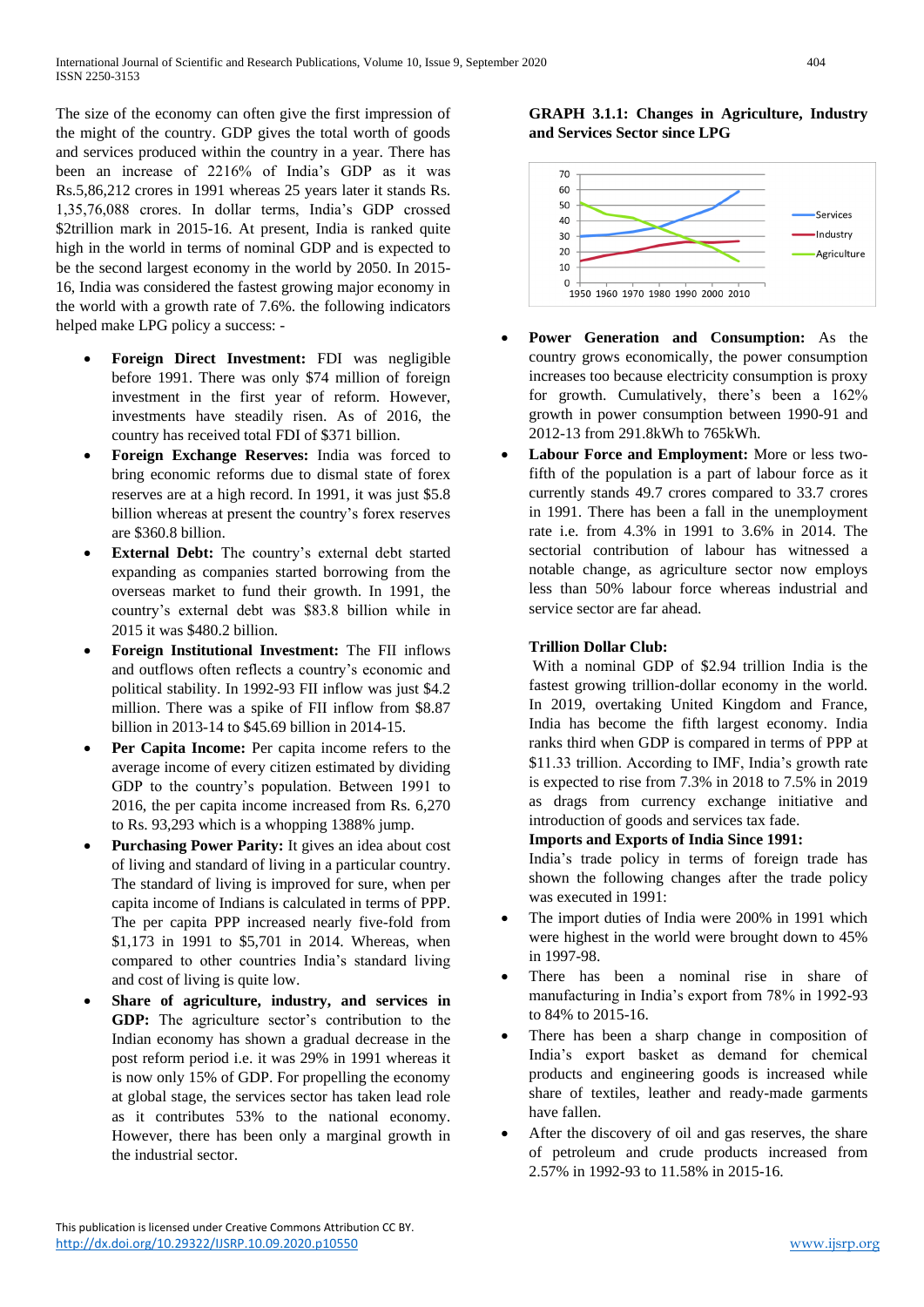According to the Economic Survey 2014-15, the domestic value addition to the overall merchandise exports has been falling from 85% in 1998-99 to 71% in 2007-08, implying more import content in India's



**GRAPH 3.1.2: Growth in High value Export Sectors (%)**



# **3.2 SOUTH KOREA**

South Korea has emerged as  $20<sup>th</sup>$  century's one of the most remarkable economic success stories, becoming a developed, globally connected, high-technology society after emerging from per capita was comparable with the levels in the poorest countries in the world and on the other in 2014, South Korea's GDP surpassed one trillion Dollar.

- **The Beginning:** In 1960s the government encouraged saving and investment over consumption, promoted import of raw materials and technology, kept wages low and directed resources to export oriented industries that remain important to the economy till this day. Under these policies, growth surged and frequently reached double digits in 1960s and 1970s. Gradually growth moderated in 1990s as economy matured but remained strong enough to propel the political changes of 1980s and 1990s.
- **1997-98 Financial Crisis:** The South Korean companies were hit hard by the Asian financial crisis of 1997-98 because of their excessive reliance on short term borrowing and ultimately the GDP fell by

This publication is licensed under Creative Commons Attribution CC BY. <http://dx.doi.org/10.29322/IJSRP.10.09.2020.p10550> [www.ijsrp.org](http://ijsrp.org/) 7% in 1998.To tackle the difficulty various economic

reforms were introduced such as restructuring some chaebols, opening more foreign investment and imports, increasing labour market flexibility. These steps lead to a relatively rapid economic recovery. It tried to expand its network of free trade agreements to help boost exports and since then had implemented 16 free trade agreements covering 58 countries, including China and United State that collectively covered more than three-quarters of global GDP.

 **Current Scenario:** At present, South Korea is known as an economic success story, as it rose from one of the poorest countries before 1960s to a developed country, with high level of income. The total South Korea's GDP was estimated to be approximately 1.7 trillion US dollars in 2019. South Korea is expected to be one of the core economies driving the next generation of economic growth, alongside the BRIC countries.

# **GRAPH 3.2.1: Real GDP in South Korea**

- **Sectorial Distribution:** The service sector contributes 56% of South Korea's GDP, while 33% comes from the South Korea's industrial sector. The agriculture sector generates less than 2% of GDP. South Korea's service sector employed over 70% of South Korean workforce in 2018.
- **Workforce:** More than 51 million inhabitants of South Korea are employed and the unemployment rate is expected to remain under 4% through 2024.South Korea is experiencing the effects of aging labour force, with a decrease in population share of people entering the work force and simultaneous increase in number of those aged 65 years and above. Despite that country's economy has remained a powerhouse, growing around 2.5% from 2018 to 2019.
- **Pandemic Effects:** The GDP of South Korea fell by 3% YOY in June 2020 following a real growth rate of 1.4% in the previous quarter. Nominal GDP reached 399.4 USD billion in March 2020. Where the GDP deflator fell by 0.6% and gross saving rate was measured 32.9% in March 2020.

Thus, South Korea fell into recession in the second quarter due to the coronavirus pandemic, which ranked its worst performance since 1998 when it faced Asian financial crisis.

# **4. TRADE POLICIES OF INDIA AND SOUTH KOREA**

# **4.1 India**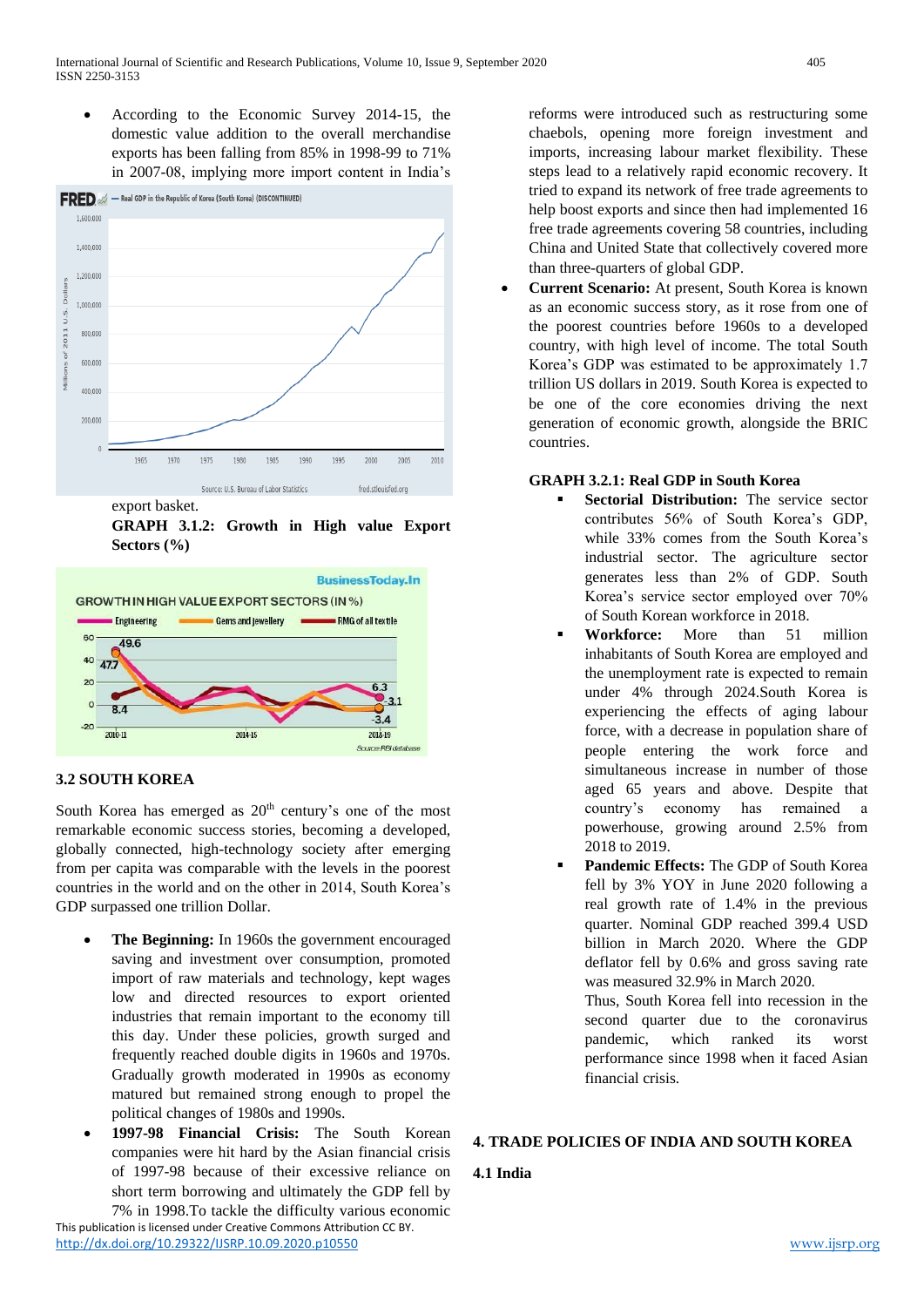The department of business has the mandate to make India the most important player in the global trade and stand a role of leadership in international trade organization with India's growing economy. India's foreign trade policy (FTP) provides all the necessary framework for the policies and different strategies for promoting trade and exports. It is responsible for multilateral and bilateral commercial relations, export promotion, special economic zones and also for the development and regulation of some export oriented industries. The current trade policy focuses on enhancing its reach for greater share in the market and also to expand its product ranges.

There are lot of challenges faced by India in the trade policies, the economic slowdown, domestic preoccupations, increasing protectionism. In order to achieve policy objectives, the manufacturing sector should be prepared for opportunities in an evolving multilateral trade arena. The country's exports are likely to witness 10-12 percent yearly decline due to contraction in global markets on the ongoing fiscal resulted through COVID 19 pandemic. Federation of Indian export organization mentioned that although there is lot of information from exporters, demand in employment intensive sectors such as footwear, handicrafts and carpets is still a challenge for the trade.

## **India and WTO:**

There are large number of agreements between India and WTO like GATS, SPS, TRIPS, TRIMS agreement on agriculture, agreement on subsidies and countervailing measures and agreement on textiles. India is also involved in different trade disputes with WTO. India's import duties for sectors like steel, electronic and iron as well as its subsidies for sectors like sugar, fisheries and solar panels have been challenged by different countries at the forum.

## **WTO NEGOTIATION:**

- The Doha round of trade negotiation in WTO provides an opportunity to correct the contortion in the global trade and to enhance the rules to enable a greater participation of developing counties in the world trade.
- India plays a major part in the agriculture negotiation as large part of population is dependent on agriculture for its livelihood. Thus negotiation deals with safeguarding the interest of low income and resource poor agriculture producer, effective reduction in trade-distorting domestic support, elimination of all forms of exports subsidies and improvement in transparency.
- In this round it's important for India and other developing countries to protect the interest of vulnerable industries. The development interest of the industries cannot be ignored due to mercantilist considerations.

This publication is licensed under Creative Commons Attribution CC BY. <http://dx.doi.org/10.29322/IJSRP.10.09.2020.p10550> [www.ijsrp.org](http://ijsrp.org/)

## **India's share in world exports and imports**

At pre 1991 India was a closed economy with export value as US\$ 13.87billion and import value of 19.35 billion in 1998, but in 1991 due to Liberalization, privatization and globalization there were various trade reforms adopted such as abolition of import licensing system, devaluation of domestic currency, reduction in import duties, removal of quantitative restriction on imports and reduction in tariff rates. This all lead to the enhancement of India's trade policies in global world.

# **GRAPH 4.1.1: India's share in world Exports or Imports**



## **4.2 South Korea**

Korea is a native member of WTO; it receives a special treatment provided for in the WTO agreement. The structure of trade policies formulation, implementation and evaluation in Korea has remain unchanged since its previous trade policy in 2008. Korea has intensively pursued free-trade agreements with major trading partners that is (ASEAN, INDIA, PERU, THE EU, THE UNITED STATES). Measures have been strengthened to compensate domestic producers and companies which are injured due to FTA-induced import competition. Korea which is major donor to WTO trade related technical assistance has continued to provide duty free treatment to imports to least developed countries. Korea has taken steps for meeting its transparency obligation at the top level. Since decades Korea has used outward development strategies but these strategies have helped Korea to transform from a subsistence agrarian economy in 1960's into the 12<sup>th</sup> largest trading nation.

## **South Korea's share in world's imports and exports**

South Korea is the eleventh largest importer in the world but the imports to South Korea has been declined by 11.9 percent yearly to USD 38.6 Billion in July 2020 due to coronavirus pandemic. According to Korean trade investment promotion agency (KOTRA) about 88% of Korean subsidiaries established in India are owned and 11.3% are the Joint ventures. These joint ventures are mainly with the Korean companies as with Indian companies its very rare. Korean enterprises including LG, Samsung and Hyundai motors have owned the subsidiaries with large scale investments which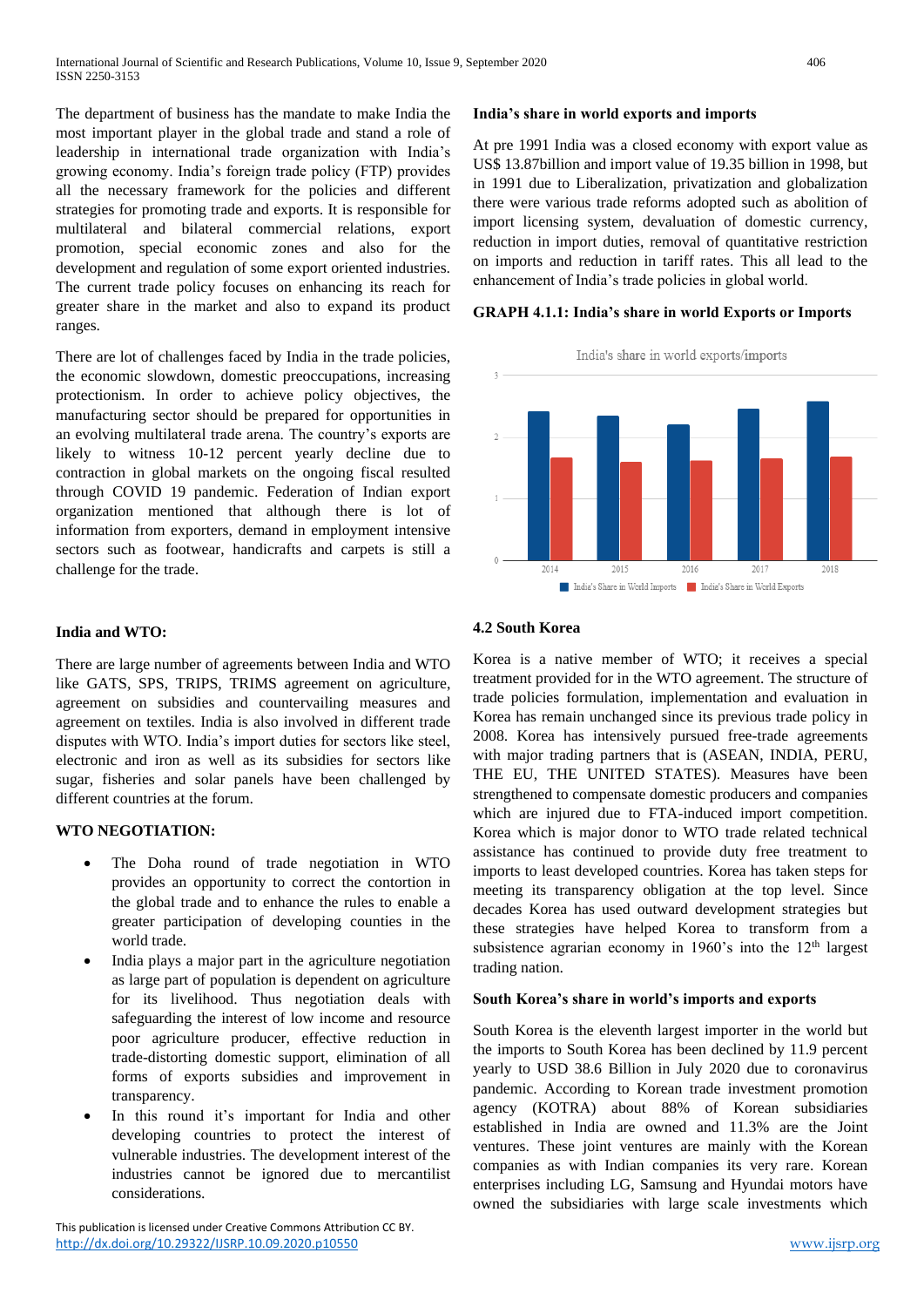helps them to create brand image, gain negotiating power with the government and operate on economies of scale. South Korea is currently ranked as the seventh largest export economy in the world and has a trade balance of \$93.7 billion. Its major exports are in silver, copper, zinc, refined petroleum and gold.

**GRAPH 4.2.1: Korea's share in worlds imports**



#### **South Korean trade policy and FTA'S**

In earlier decade during 1960's the Korean trade policy focused on export promotion, particularly in the areas of Labour and light industrial products such as textiles and footwear. In 1990 onwards Korean trade policy concerned about multilateral trade initiatives such as Uruguay Round and began to consider regional trade agreements (RTA'S) as a major trade policy instrument. Its interest would not be promoted by the membership in the RTA. Korea has also participated in the regional economic cooperation agreement such as APEC and also in preferential tariff arrangements in the developing countries such as Global system of trade preference. The Korean government now understands that free trade agreements (FTA'S), if properly managed with proper rules can supplement the multilateral trading system and contribute to market through bilateral and trade liberalisation.

 **Korea and Chile FTA**: Korean government decided to negotiate an FTA with Chile in November 1998. Chile had an extensive FTA network. The Korea-Chile FTA (KCFTA) covers the range of relations between the two countries in trade in goods, investments, services, and competition policies. In the KCFTA which was the first FTA concluded by Korea, liberalization in the agriculture sector became more difficult than the originally anticipated as there was limited trade in that sector. Similar difficulties are expected in Korea's future FTA'S with the agriculture sectors.

## **5. India-Korea Trade**

# **5.1 Comprehensive economic partnership agreement (CEPA)**

This publication is licensed under Creative Commons Attribution CC BY. <http://dx.doi.org/10.29322/IJSRP.10.09.2020.p10550> [www.ijsrp.org](http://ijsrp.org/)

CEPA was signed between Korea and India in Seoul on 7 august 2009 and it came into operation by  $1<sup>st</sup>$  January 2010. CEPA is the first free trade agreement by Korea with the member of the BRICS nations. The trade deal that was finalized deals with the two countries in lowering the import tariffs on the wide range of the goods over several years and helps to increase the opportunity for trade in goods and services and for the investments. There was the negotiation that stated that India would cut tariffs on 85 percent on Korean exports and Korea was to reduce tariff on 90percent on Indian exports. For the purpose of reduction and elimination of tariffs CEPA has classified 11,200 tariff lines of Korea and 5,200 tariff lines of India into 6 categories. The categories include:

- Those which will eliminate the tariff completely on implementation of the agreement.
- Those which will have the annual tariff reduction of 20% or 12.5%.
- Those categories which deals with reduction in the final tariff to 1%-5% after 8 years.
- There is an exclusive category which will not enjoy any tariff reduction.

CEPA has allowed service market to be opened such as telecommunication, construction, distribution, accounting, building, real state, energy distribution, medical services etc. CEPA has helped in expansion of the job opportunity such as engineers, managing consultant and computer specialist. India agreed for 10 Korean banks to establish their branches in India. At present Woori bank has one branch and Shinhan bank has four branches, Hana bank, and KB bank has set up their respective branch offices. CEPA allows 163 Indian professionals such as engineers and computer programmers to have access to the Korean service market. The bilateral trade between India and Korea has increased in 2010 by 40% to over US\$17.57 billion. Korean export increased by 42.7% whereas the Indian export rose by 37% in 2010. There was joint committee that was set up by ministry of commerce and industry between India and Korea for the annual review of the implementation of the CEPA. The first meeting was held in New Delhi on 20<sup>th</sup> January 2011. It was further decided to merge the erstwhile joint trade committee established in 1987 into the joint committee under CEPA. The second meeting of joint committee at the director general level was held on 29 September 2011 in Seoul. When President of Korea visited India it was agreed to establish India-ROK joint trade and investment promotion committee to replace joint committee.

#### **5.2 TRADE IN SERVICES**

India has performed better than Korea in trade in services. But if we compare with the merchandise trade Korea is better than India. India's export of commercial services has been increased more than five times from \$16 billion in 2000 to \$89.7 billion in 2007. The export services of India in the commercial services has increased by more than 20 percent annually in the last consecutive five years. Though Korea has grown in its exports steadily after 2002 but on the other hand it still faces the fluctuations in the export of its services. The annual growth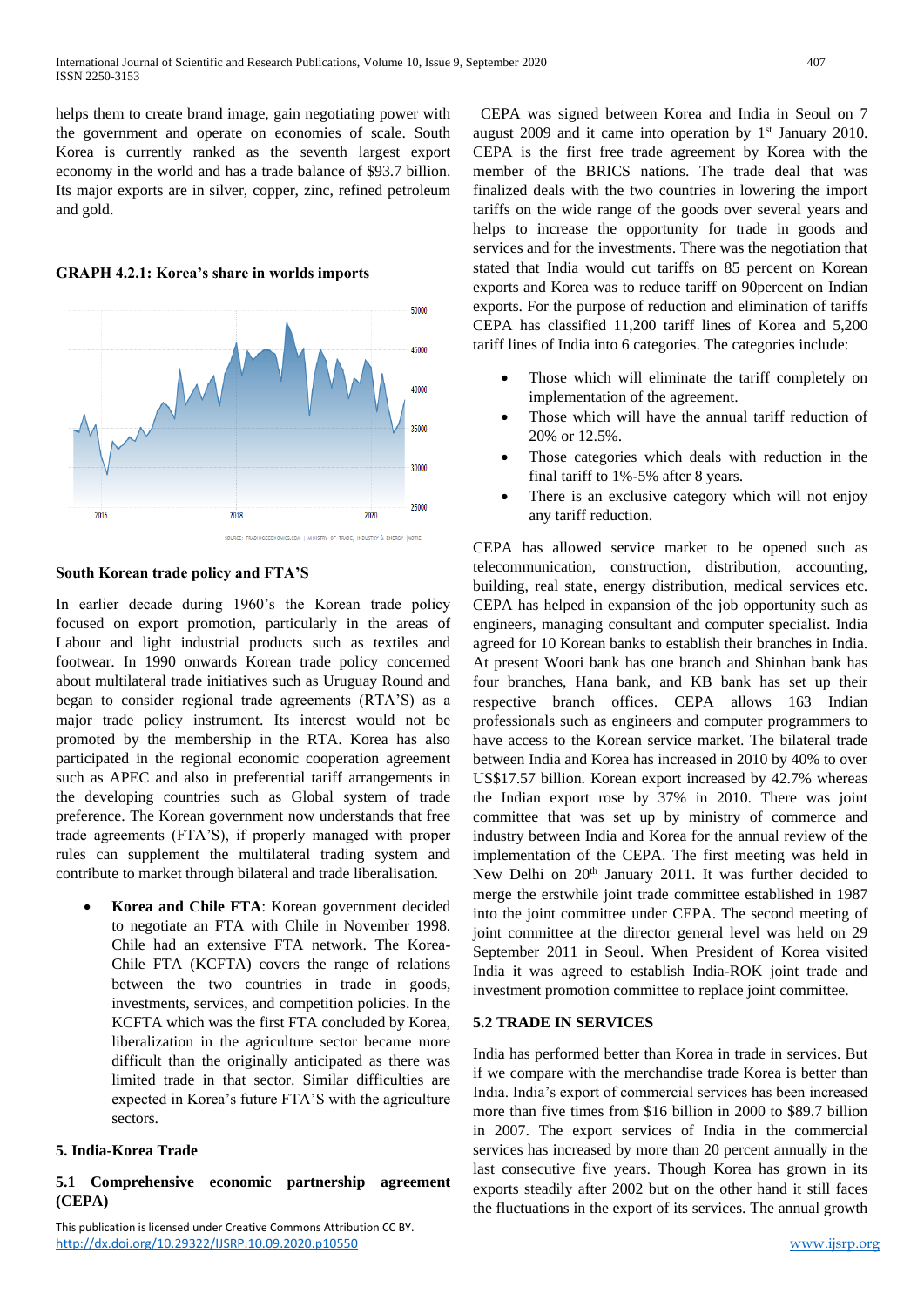of Korea's exports was higher in 2007 than in India. The overall value for the Korea's export of commercial services in 2000 was \$29.7 billion, which saw a consecutively decline in 2002 to\$27.3 billion but from that period the exports in the services have been rising and has reached to \$61.5 billion in 2007.

There has been lot of changes that India went through during these decades in its structure of service exports. These exports were largely dominated by travel and transport services before 1995 but the share of the travel and the transport services tend to decline. But the share of the other services has grown over that period. Those services which have grown during the past years are computer and information services, business services and insurance services. According to the economic survey conducted in 2007-08, a significant feature in the India's service sector emerged as world leader in IT and BPO services. India was accounted 46 percent of global market in BPO and 65 percent of global market in IT in 2004-05. There has been changes in the export structure of Korea since last 15 years which is different from the changes that took place around the world and in India. In Korea the transport services have increased at a faster rate than the other services.

If considered the bilateral trade in services between Korea and India there is lack of data but the trade in the services has been rapidly increasing between these two countries, especially in the IT, software and travel services. According to the Electronic and Computer software export council (ESC), the software exports from India to South Korea were \$27.53 million in 2001-02 compared to \$8.67 million in 2000-01. Korea can also be utilized to get a stronger presence in the APEC region.

## **5.3 Merchandise Trade between India & South Korea**

After the liberalization of Indian economy in 1990s, India-Korea trade and economic relations grew continuously. The economic reforms in India were received positively by different institutions and companies in ROK which led to growth of bilateral trade between two countries from US \$ 1.5 Billion (1997-98) to US \$ 4.2 Billion (2004-05). The average annual growth rate of trade between the years 1997-98 to 2004- 05 is 17%. The bilateral trade between the two countries have increased over the time but still remains small compared to the large potential of trade they have. Recently, India was ranked  $11<sup>th</sup>$  among export destinations and  $16<sup>th</sup>$  among sources of imports for the Korean Economy.

India's imports from Korea are identified by appropriately diversified goods compromising of manufactured goods such as electronic goods, machinery transport equipment, iron & steel and some organic chemicals. On the contrary, India's export basket solely revolves around primary products, raw materials and ores. These items are petroleum products, oil meals, oils and minerals, iron ores etc.

This publication is licensed under Creative Commons Attribution CC BY. <http://dx.doi.org/10.29322/IJSRP.10.09.2020.p10550> [www.ijsrp.org](http://ijsrp.org/) However, even after this there is a great scope of trade in agriculture and marine products, essential oils, auto components, defense related products, cosmetics industry

between the two nations. This we will discuss in great detail under the section of future cooperation.

Till now we have observed the pattern of trade of different merchandise and services between the two countries. We will now look towards the Import and export of goods and services between India and Korea through a statistical approach.

## **5.3.1 India's Imports from South-Korea**

The Imports from ROK to India have been continuously increasing over the years. According to the United Nations COMTRADE database on International Trade, India's import from South Korea amounted to USD 16.11 Billion in the year 2019. The following graph shows the change and pattern of import from ROK for the past 10 years.

## **GRAPH 5.3.1.1: India imports from Republic of Korea**



**NOTE:** The X-axis shows the years. Whereas the Y-axis represents the value of Import to India from Korea in US Dollars.

Next we are going to analyze the Imports of goods from different sectors in India. The succeeding table displays the monetary value of the different goods imported in the year 2019.

#### **TABLE 5.3.1.1: Import of different Goods in 2019**

| <b>India imports from South Korea</b>   | <b>Value</b> |
|-----------------------------------------|--------------|
| Electronic equipment                    | \$2.93B      |
| Iron and steel                          | \$2.51B      |
| Machinery, nuclear reactors, boilers    | \$2.30B      |
| <b>Plastics</b>                         | \$1.67B      |
| Organic chemicals                       | \$1.20B      |
| railway,<br>Vehicles<br>other<br>than   | \$893.59M    |
| tramway                                 |              |
| oils, distillation<br>fuels,<br>Mineral | \$824.63M    |
| products                                |              |
| Optical, photo, technical, medical      | \$452.81M    |
| apparatus                               |              |
| Articles of iron or steel               | \$355.22M    |
| Zinc                                    | \$288.27M    |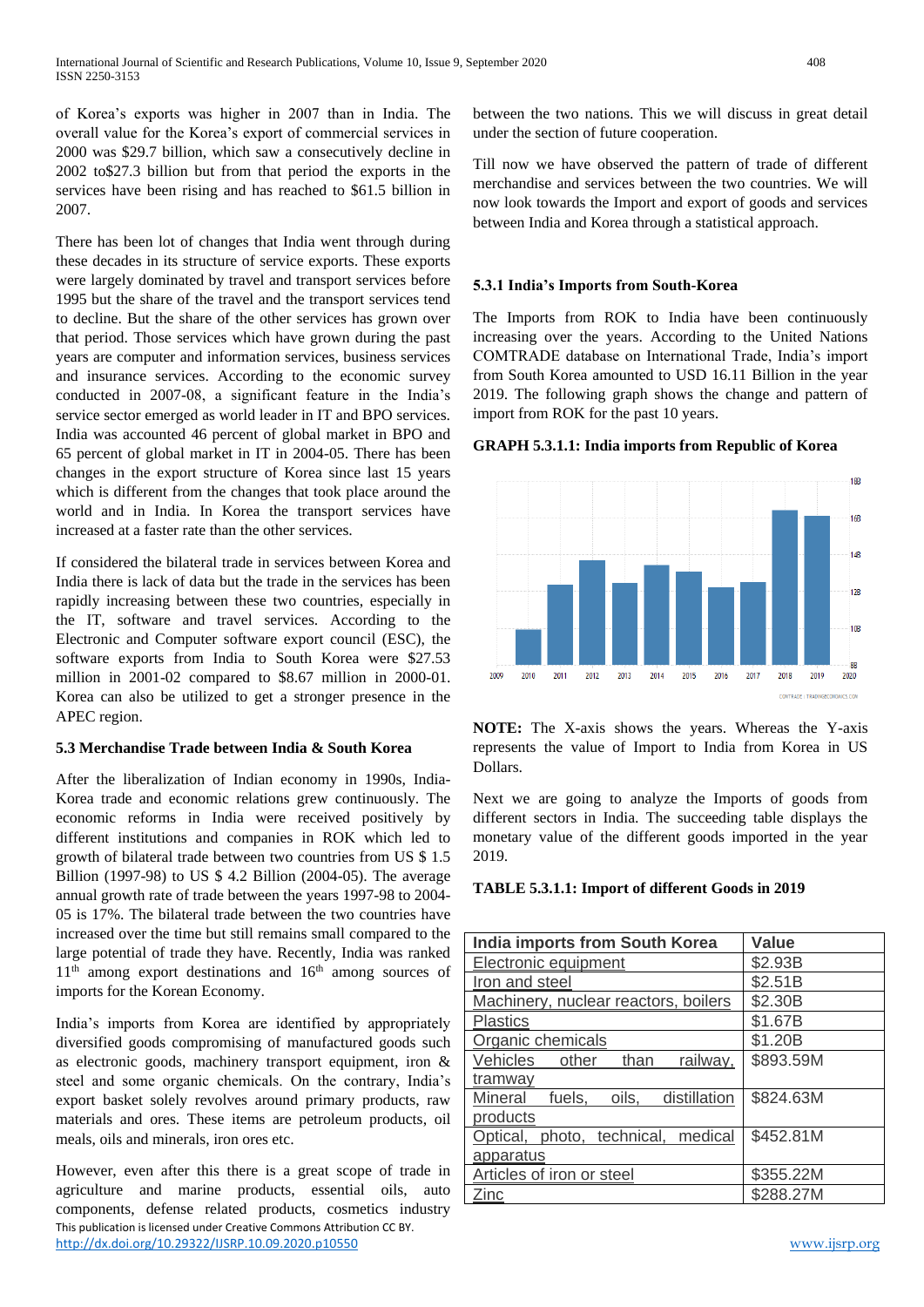## **5.3.2. India's Exports to South-Korea**

South Korea is one of the best economies in the Asian region and thus, the imports from other Asian countries remains comparatively low. But still according to UN COMTRADE database India's export to South Korea amounted to USD 4.65 Billion in 2019. The next graph observes India's export to Korea over the years.

#### 5000M 4500M 4000 3500 3000M 2010 2009 2010 2011 2012 2013  $2014$ 2015 2016 2017 2018 2020 COMTRADE | TRADINGECONOMICS.COM

#### **GRAPH 5.3.2.1: India Export to Republic of Korea**

**NOTE:** The X-axis shows the years. Whereas the Y-axis represents the value of Import to India from Korea in US Dollars.

Subsequently we examine the value of different goods and services exported to Korea. During this observation it is noted that most of the goods that are exported are the natural resources that is greatly used in the industrialized countries.

**TABLE 5.3.2.1: Export of different Goods in 2019**

| <b>India exports from South Korea</b> | <b>Value</b> |  |  |
|---------------------------------------|--------------|--|--|
| Aluminium                             | \$834.04M    |  |  |
| fuels, oils, distillation<br>Mineral  | \$793.13M    |  |  |
| products                              |              |  |  |
| Organic chemicals                     | \$447.22M    |  |  |
| Iron and steel                        | \$313.80M    |  |  |
| Machinery, nuclear reactors, boilers  | \$198.22M    |  |  |
| Cotton                                | \$188.23M    |  |  |
| Electrical, electronic equipment      | \$175.14M    |  |  |
| Residues, wastes of food industry,    | \$156.37M    |  |  |
| animal fodder                         |              |  |  |
| Ores slag and ash                     | \$128.90M    |  |  |
| Lead                                  | \$123.01M    |  |  |

## **6.INDIA-KOREA INVESTMENT RELATIONS**

## **6.1 Korean Investment in India**

In the early 1990s, India adopted new economic reforms like LPG policy, which offered a conducive investment environment for potential investors from foreign land. Under this many Korean Companies also invested in Indian markets and within a short period of time established themselves greatly. Among the different companies that invested in India Hyundai Motor Group, Samsung Electronics and LG group have been leaders and became household names in the country. The investment from these companies come as:

1.**Hyundai Motors** has set up an automotive plant in Tamil Nadu with a capacity to produce more than 650,000 cars annually.

2. **Samsung Electronics** has two factories – one each in Noida and Sriperumbudur (TN) and five R&D Centres. Samsung announced \$780 million investment to expand their Noida facility for manufacturing smartphones and consumer electronics. This Noida facility is the world's largest mobile manufacturing unit, doubling its current capacity of 68 million to 120 million mobile phone units by 2020.

3**. LG Electronics** operates two factories in India, one each in Noida and Pune, with an R&D Centre in Bangalore. **LG Group**, in a partnership with the Vedanta Group, is set to build India's first LCD manufacturing unit in Maharashtra.

The year 2018 marked 45 years of successful diplomatic ties between the two countries. In 2018, Korea's investment to India also crossed the \$1 billion mark for the first time, recording \$1.053 billion. Korean FDI to India (up to Sep 2019) stood at \$ 6.29 billion, as per the Export-Import bank of Korea, of which \$198 million was received in 2010, \$452 million in 2011, \$311 million in 2012, \$342 million in 2013, \$325 million in 2014, \$314 million in 2015, \$330 million in 2016 and \$514 million in 2017, \$1,053 million in 2018 and \$340 million in Jan-Sep 2019. The following table shows the Year Wise FDI Flow from South Korea to India over the years:

**Table 6.1.1: Year-Wise FDI from South Korea (in US \$ Million)**

| <b>YEAR</b> | <b>FDI from S. Korea (in US \$ Million)</b> |
|-------------|---------------------------------------------|
| 2008-09     | 114.62                                      |
| 2009-10     | 166.9                                       |
| 2010-11     | 131.35                                      |
| 2011-12     | 244.78                                      |
| 2012-13     | 223.97                                      |
| 2013-14     | 173.82                                      |
| 2014-15     | 128.23                                      |
|             |                                             |

Source: DIPP

Recently, The Republic of Korea became the 13<sup>th</sup> largest FDI investor in India, investing \$ 4.5 Billion during April 2000 – March 2020.The major sectors that attract this FDI Inflows from South Korea to India are Metallurgical Industries, Food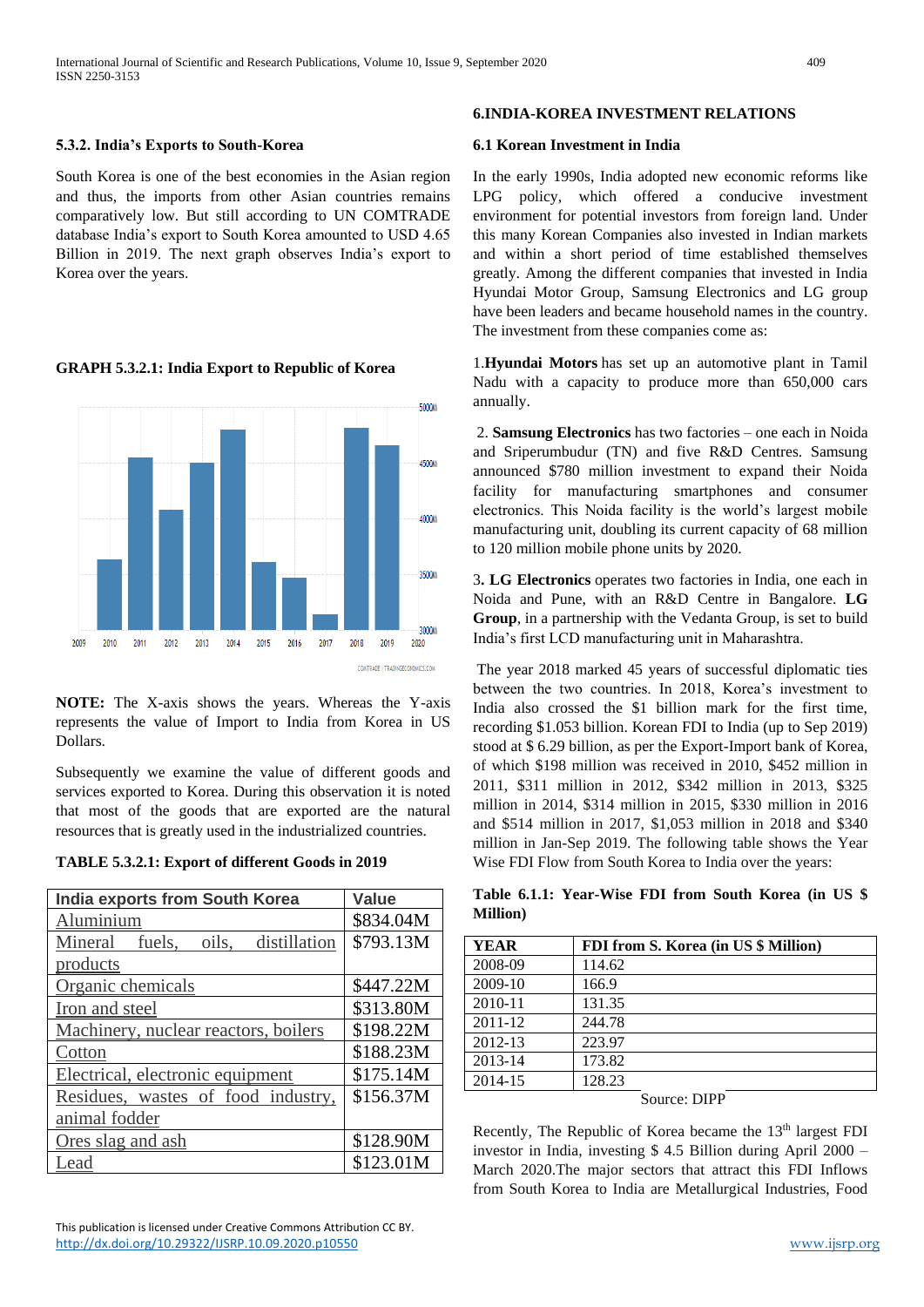Processing Industries, Transportation Industries, Industrial Machinery and Companies involving Electrical Equipment.

In recent years after India adopted outgoing foreign policies, interactions between South Korea and India have increased, which also turned out to be a boon for investment and commercial relations between the two countries. As a result, India-Korea collaborated and jointly launched an initiative **'KOREA PLUS'** as proposed by Indian Prime Minister Narendra Modi in 2016.

**Korea Plus:** It mainly aim to promote Korean investment in India. It is established under Invest India Initiative, covers the entire spectrum for Korean enterprises looking to invest. It provides regular investment reports and information relating to various sectors. The regulatory framework for investment is also available on the platform for Korean investors to understand the market before investing. The Korea Trade-Investment Promotion Agency and Invest India work together to assist investors from Korea by providing services such as meeting facilities, public relations, research and evaluation.

**The Indian Chamber of Commerce** in Korea comprising Indian and Korean companies play a constructive role in

| <b>Foreign Direct Investment</b>                                                | 2017    | 2018    | 2019    |
|---------------------------------------------------------------------------------|---------|---------|---------|
| <b>FDI</b><br><b>Flow</b> ( <i>million</i> )<br><b>Inward</b><br>$\mathit{USD}$ | 17.913  | 12,183  | 10,566  |
| <b>FDI Stock</b> (million USD)                                                  | 229,399 | 237,238 | 238.553 |
| Greenfield<br><b>Number</b><br>of<br>Investments***                             | 120     | 136     | 117     |
| Value<br>of<br><b>Greenfield</b><br><b>Investments (million USD)</b>            | 5.234   | 8,539   | 3,608   |

promoting trade and investments linkages between the two countries and assist Embassy in organising seminars and events on business promotions. These efforts have proved to be great for investment relations between the two countries.

## **6.2 Indian Investment in Korea**

In the early years of globalization, Republic of Korea was not very welcoming to attract foreign investments in the country. Between 1960s to 1990s the share of FDI inflows in its gross fixed capital formation and in its GDP have been very less compared to the rest of world and emerging economies.

However, soon after the importance of foreign investment was realised in Korea and the policy makers enacted a new investment promotion act in 1998. It was aimed to provide foreign investors easy incentives from tax incentives to cash grants for R&D projects. Other than this Korea also created new investments such as Invest KOREA and the Office of the foreign Investment Ombudsman to facilitate Foreign Investment in the country.

This publication is licensed under Creative Commons Attribution CC BY. <http://dx.doi.org/10.29322/IJSRP.10.09.2020.p10550> [www.ijsrp.org](http://ijsrp.org/)

Owning to such projects the Investments from India to Korea have increased substantially over the years. Investments from India to Korea are to the tune of approx. \$3 billion led by Tata Daewoo, SsangYong and Novelis. Major investments from India come from the following institutions:

## **1.Novelis Korea Limited by Aditya Birla Group (2005)**

Novelis Inc. holds 68% of share that total amounts to about US \$600 million in Novelis Korea Ltd. Its total investment in Korea accounts to more than \$700 Million.

## **2. TATA-Daewoo Motors by TATA Group (2004)**

It took over Daewoo Commercial Vehicle (Gunsan, Korea) for approximately \$102 million in 2004. Today, collective investment from Tata Group in Korea sums up to \$ 400 Million.

## **3. Mahindra SsangYong Motors (2010)**

In 2010 Mahindra & Mahindra group acquired a majority stake in SsangYong Motors with investment worth of \$360 Million. Now the total investment from this company in Korea accounts to \$1.5 billion.

## **4. Nakhoda Ltd.**

It is one of the largest yarn producers in India and later obtained the Korean Kyunghan Industry with investment of approximately \$ 40 million.

After realising the importance of foreign investment ROK worked on its image and appealed to foreign investors on the basis of rapid economic development and country's specialization in modern communication and information technologies. Thus, World Bank promoted ROK to 5<sup>th</sup> position on Ease of doing Business list 2020.

## **Table 6.2.1: FDI in Republic of Korea (in US \$ Million)**

Source: UNCTAD, Latest available data.

Note: \*\*\* Green Field Investments Are a Form of Foreign Direct Investment Where a Parent Company Starts a New Venture in a Foreign Country by Constructing New Operational Facilities from the Ground Up.

# **6.3 Technical Collaboration**

Technological collaboration between two countries in world has been a major source of technology acquisition for companies in developing countries. In case of ROK and India the technological collaboration achieved a major spike in recent years.

The Department of Defence Production, Ministry of Defence of India and Ministry of Defence Acquisition Program Administration of ROK signed an Inter-Governmental MOU on April,2017 that aims at partnership in naval ship buildings between the two countries.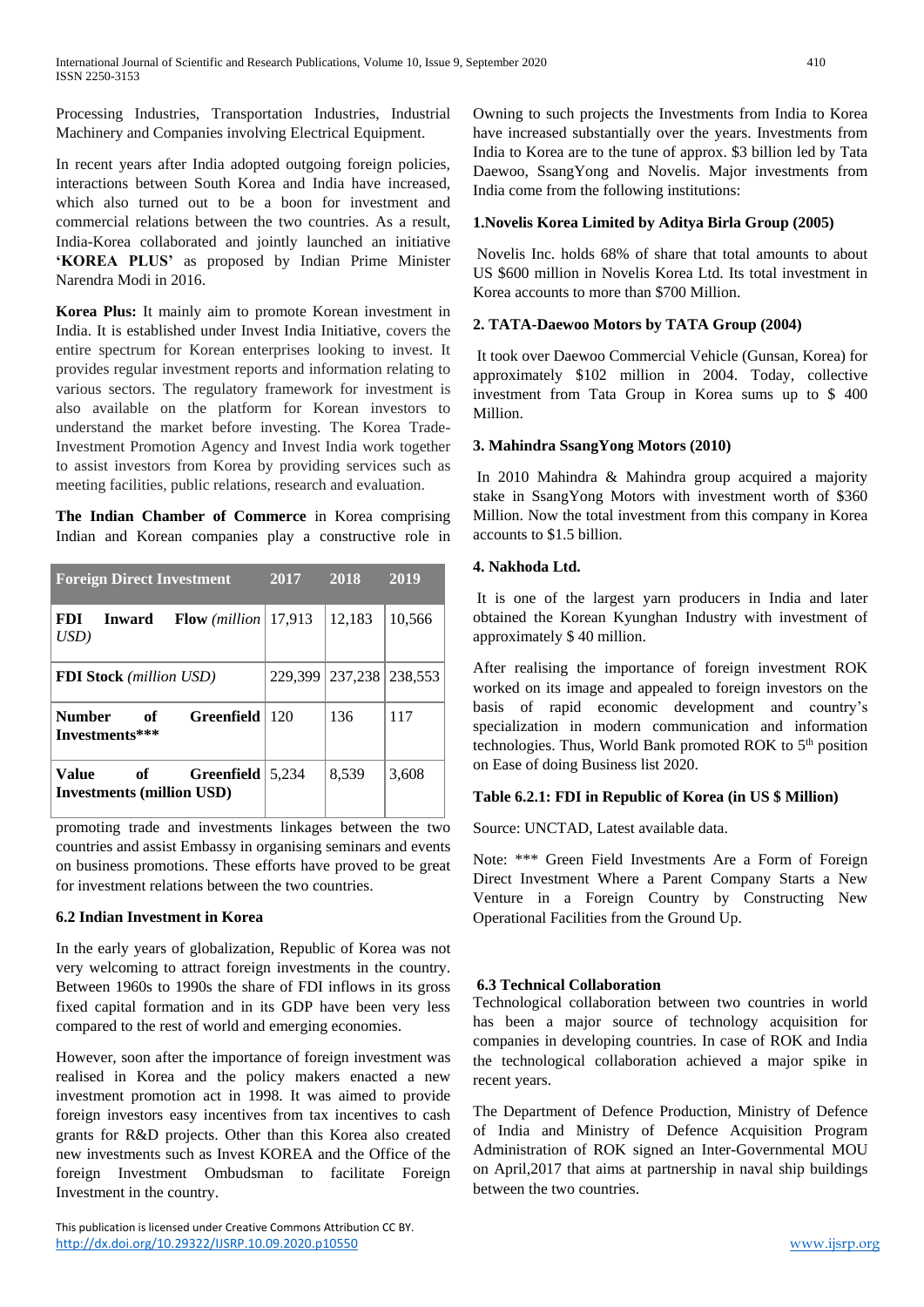Under the 'Make in India' Program, State-owned Hindustan shipyard Ltd. (HSL) will be collaborating with Hyundai Heavy Industries Co. Ltd. Of South Korea for the production of Defence gadgets. Furthermore, an alliance between M/s Hanwha Techwin of ROK and L&T of India will lead to production of 100 tracked self-propelled 155mm/52 calibre artillery guns "K-9 Vajra" for Indian armed forces.

The continuous efforts made by both the countries will lead to better path of investment and trade relations.

# **7.TRADE AND INVESTMENT BARRIERS**

We have analyzed till now that both the countries are working on improving its trade and investment relations. Although both trade and investment between India and Korea have increased over the years but still remains low compared to its potential. Apart from natural barriers like distance, there are some created barriers in both countries limiting the goods and services trade as well as investment.

## **7.1 Barriers in India**

India has always considered the importance of trade relations and try to pursue outgoing policies in order to create long lasting relations with countries all across the world. However, India's trade arrangement and regulatory environment remains limiting.

 Tariff Barriers remains one of the biggest trade barriers in India as it charges high prices on imports of foreign goods. However, there are many non-tariff barriers as well that need to be discussed and resolved. Following are the non-tariff barriers restricting countries to trade with India:

**Import Licensing**

Through the import licensing requirements, the Government of India restricts or prohibits the import of many goods. Most of the consumer goods are exempted from import licensing i.e. institutions need import license from GOI to import goods other than consumer goods.

# **Entry Requirements**

Considering the entry requirements, India divides the goods as new, secondhand, remanufactured or refurbished. The country allows the import of secondhand capital goods by the end user without the license. However, few of the problems that the other stakeholder's go through are the unnecessary details needed in license application, quantity limitation and lastly the long delays between the application and grant of license.

# **Service Barriers**

India impose restrictions on the following services:

Insurance, Banking, Securities, Architecture, Telecommunication, Construction, Engineering and many more. The Indian Government owns a major part in the service sectors like banking and insurance. Foreign participation in professional

services has also been restricted, and in the case of legal services, it is prohibited entirely.

## **Other Barriers**

The imposition of trade-related investment measures and equity restrictions by the government result in unfair advantage to domestic institutions. The Indian Government also restricts the Foreign Direct Investment in sectors like retail etc.

# **7.2 Barriers in South Korea**

We will first look in to the barriers pertaining in South Korea due to its regional, cultural or geographical appearances. Following are the weak points of the ROK due to which countries around the world resist investing in Korea:

- Regulatory Frameworks are quite restrictive and opaque which make it tough for foreign institutions to operate there.
- Dominance of big industrial groups i.e. Chaebols which gives very less space for anyone else to flourish independently.
- The manpower cost is quite expensive compared to other countries.
- The population proportion of old people is much more that makes the work a little less productive.
- Property is extremely expensive and this cost companies quite a lot to set up their permanent offices in Korea.
- The country is extremely dependent on imports of raw materials which makes it tougher for companies to work efficiently without outward dependence.
- High Unemployment rate among the youth.
- Lastly, the continuing regional tensions with North Korea leads to turbulences in social-economic forum.

Also, foreign investors sometimes complain about the opacity of decision making and the existence of "informal desks", although progress is being made in this domain. Thus, beginning 2016, a reform of the financial system was imposed by lawmakers to formulate all the directives in a written form. They cannot pass regulations by acclimation anymore. The government also authorised foreign investors to create coenterprises on South Korean territory through the promulgation of the [Foreign Legal Consultant Act](https://elaw.klri.re.kr/eng_service/lawView.do?hseq=24533&lang=ENG) (FLCA). Finally, in 2016, an amendment was passed that should remove the barriers to FDI in air transport.

Republic of Korea tries to maintain some basic standards of technical regulations and conformity assessment procedures that are too tiresome. Few barriers also restrict the export of food items that are of real interest ton India.

The Korean Pharmaceutical Trade Association (KPTA) critically review all the imported cosmetics in the Korean market. It delays the entry of product in domestic market.

Foreign companies go through a number of trade barriers while exporting services to ROK. A relatively high threshold level is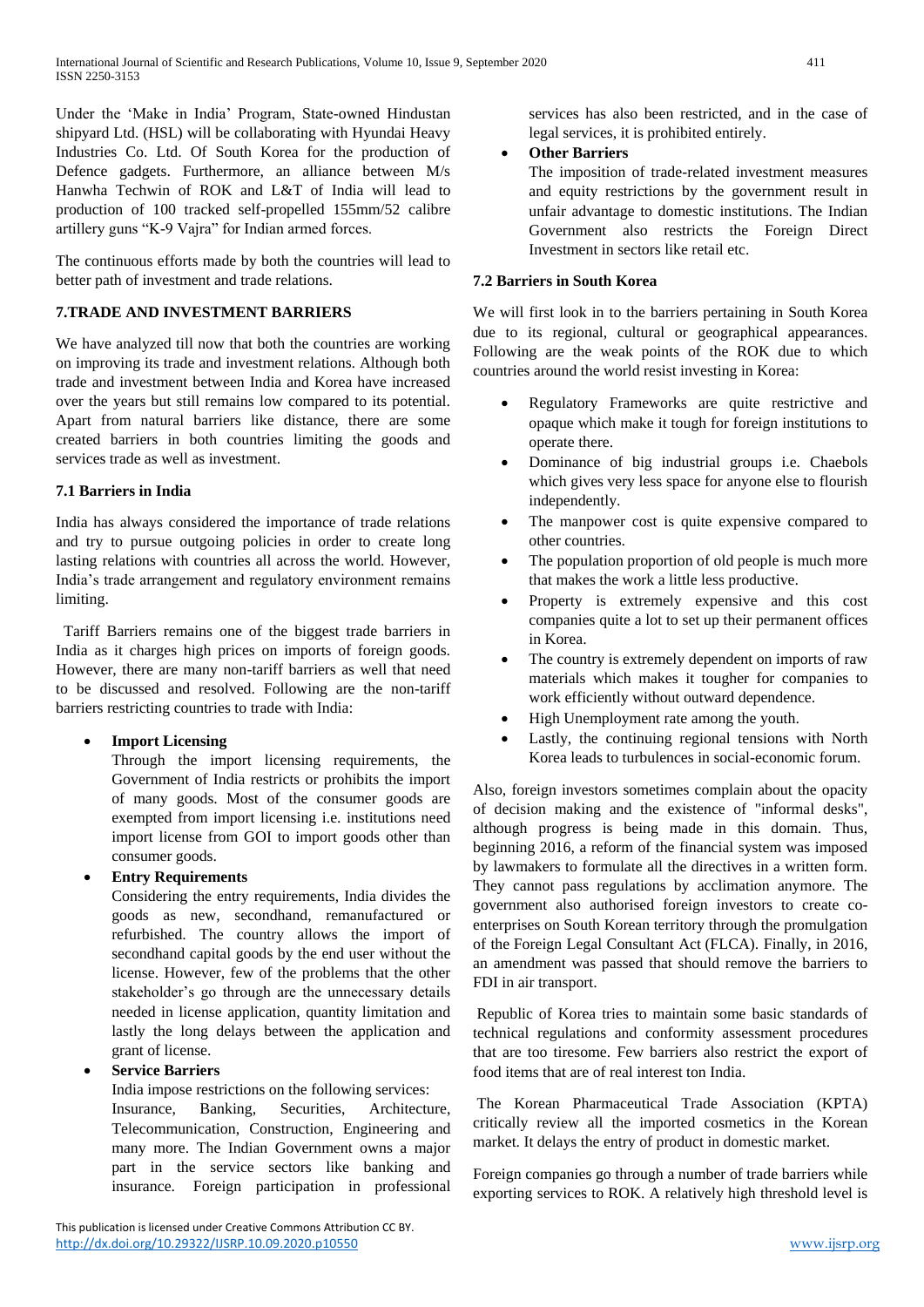imposed for acquirement of construction services by government enterprises. It maintains huge number of restrictions on Film and Broadcasting industries as well.

Talking about the telecommunication sector where India would be extremely interested to collaborate. Korea imposes restrictions on foreign services providers that makes it tougher for institutions. It also prohibits from foreign satellite service providers to sell their services in Korea to end users.

Few other barriers that make foreign institutions take a back step from setting investment and trading relations with South Korea market include government assistance to few domestic industries, weak legal regime to protect intellectual property, lack of data protection etc.

## **8.Areas of Future Co-operation**

There are complementarities in economic structures and future outlook between India and South Korea. The future agreements between the two countries should not only emphasize on increasing investment flows and trade by removing the existing barriers on both sides but should also focus on technical collaboration and co-operation in various sectors with high trade complementarity and both government and private initiatives should be promoted. The following areas can be considered for future co-operation between the two countries:

- **Co-operation in IT Sector:** The electronic and hardware industry of Korea is well recognised worldwide. The Indian software industry is considered to be most competitive in the world market and has proved to be mettle. So, in both the countries there is complementarity and scope for future cooperation. There is a scope to achieve joint leadership in this sector if both the countries combined their efforts and come together. There is a great possibility of success in embedded technology as it involves hardware and software. There is a great scope of outsourcing IT products and services since the cost of production and competition of Korean companies has been increasing and for outsourcing services, India is an attractive destination. IT education and training are another area of cooperation. Manufacturing, product development marketing is Korea's strength while world class training institutions are India's strength. If these are combined, then it would prove to be beneficial for both countries.
- **Co-operation in Science and Technology:** Science and technology is an area which both countries are already co-operating as India has financial resources and India is rich in science and technology personnel. It is imperative intensify co-operation between various institutions based in two countries for which India-Korea joint committee on S&T in 2005.
- **Co-operation in Pharmaceutical Industry:** Indian pharmaceutical industry from being a major importer of pharmaceutical products, has today become a net exporter of these products. Export destinations of

India not only include Asia and Africa but also has developed countries such as US, Canada and European countries. This proves the competitiveness and overall strength of the pharma industry. Both R&D facilities and human capital to leverage are there in India. Now as South Korea is emphasising on R&D in pharmaceutical-related areas, so there are high chances of co-operation between the two countries in areas such as vaccines, biotech goods, traditional medical products, clinical trials etc.

 **Co-operation in Broadcasting:** There are high chances of co-operation between the two countries in broadcasting as it is a growing industry in both the countries and since there are complementarities in the industry. India is well recognised for its content amongst the Asian countries. On the other hand, Korea specialises in dramas, mobile and digital broadcasting technologies. Hence, to initiate cooperation in the broadcasting industry would be in the interest of both countries.

## **9. Conclusion**

The current size of trade and investment between India and Korea is very low according to the structure of these two economies. In this context the paper shows the analysis of the trade and investment relations between these two countries and their areas for future cooperation. India's exports constitute of low value-added and industrial products whereas Korea constitute of large value-added products. The analysis at the aggregated and disaggregated level shows that there are various products in which Korea is specializing which are competitive as India's exports are getting expanded. However, India shows decline in the comparative advantage in textile, cotton, rice and other primary products. There is increase in the merchandise trade mainly due to the demand structure in the complementary sectors.

Bilateral economic relations between India and Korea has been strengthen since 1991. Though the foreign investments have increased, Korea's share to FDI inflow to India has declined. Korea's investments are only to some sectors like electrical equipment and metallurgical industries. Since India basically focuses on the development of infrastructure which requires both huge investment and advanced technology thus it provides major scope for Korean companies to collaborate in the infrastructure sectors. Therefore, there is wider scope for these two countries to increase the trade in services.

Further, the trade complementarity index (TCI) shows that Indian and Korean trade has become more compatible, thus CEPA provides provision to reduce tariffs and non-tariff barriers on large number of products which would enhance the competition of exports in each other's markets. The agreement which proposes bilateral economic co-operation will strengthen the economies of both the countries.

**REFERENCES**: